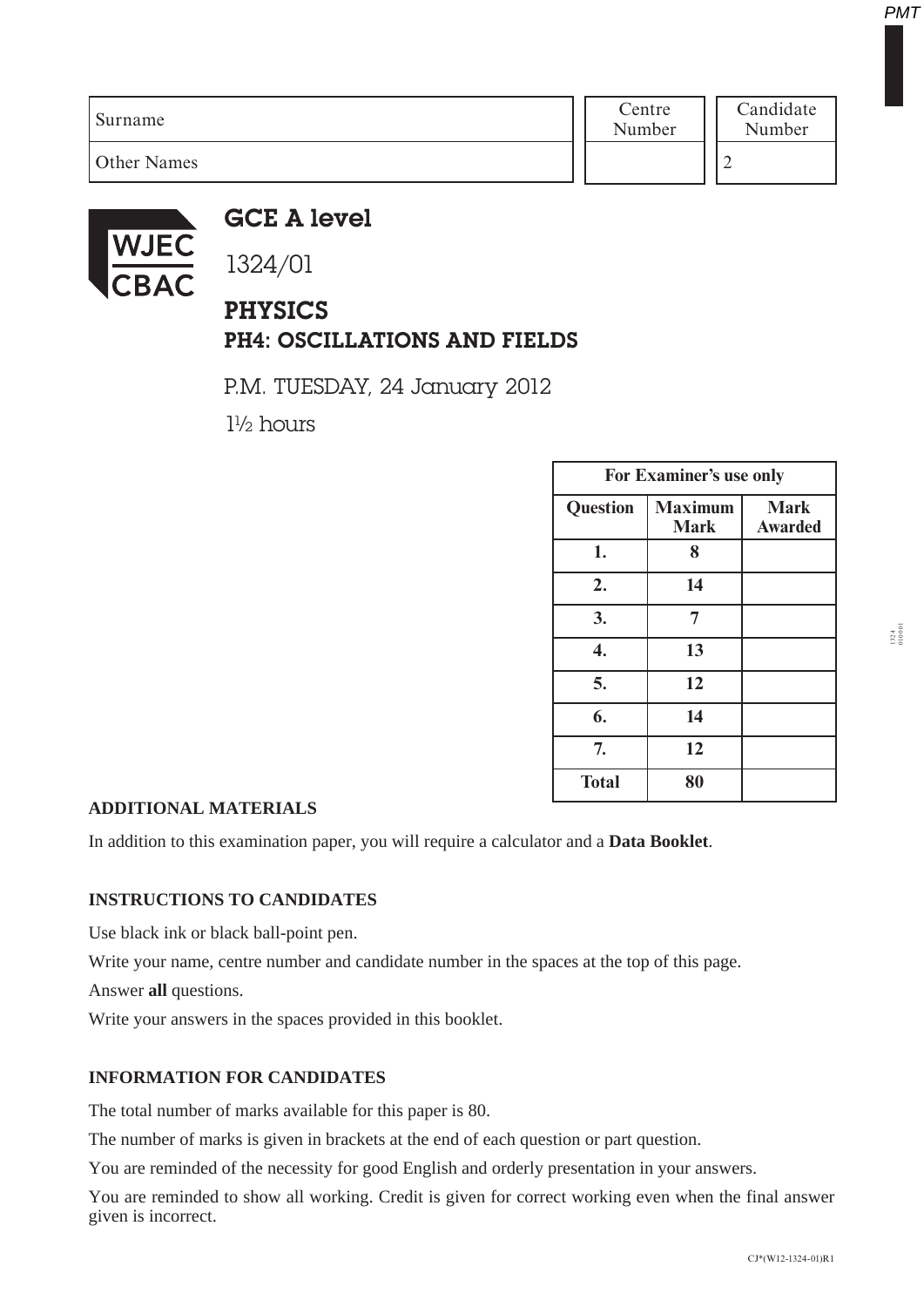# **BLANK PAGE**

2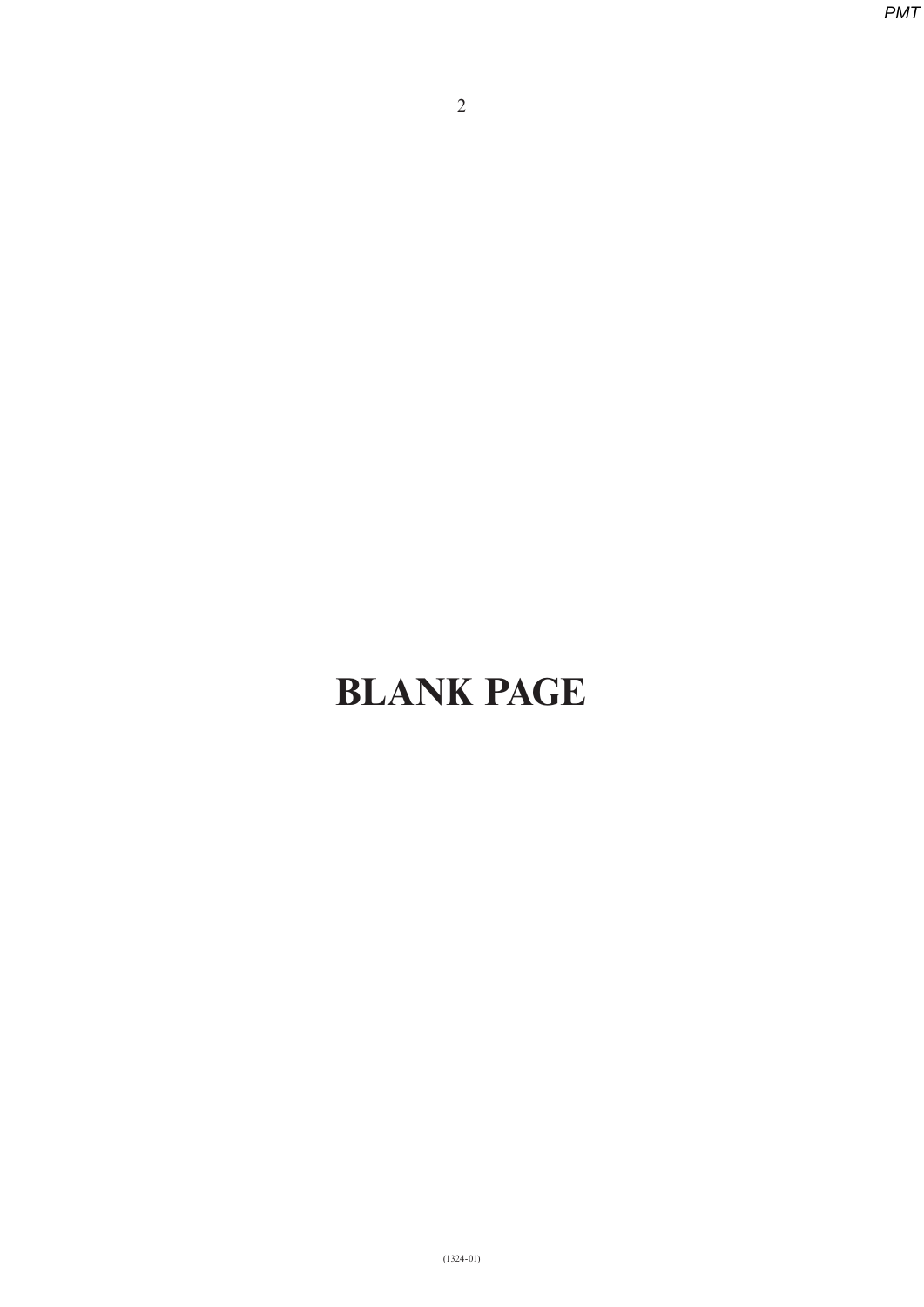only

1324 010003

3 Examiner

**1.** A toy balloon contains gas for which data are given.

pressure =  $1.10 \times 10^5$  Pa density =  $1.25$  kg m<sup>-3</sup> total mass of air  $(M) = 3.75 g$ number of particles =  $8.06 \times 10^{22}$ 

*(a)* Calculate the rms speed of the molecules inside the balloon. [2] *(b)* Show that the molar mass of the gas inside the balloon is approximately 28. [2] *(c)* (i) Calculate the momentum of a gas molecule of mass  $4.65 \times 10^{-26}$ kg travelling at a speed of  $460 \,\mathrm{m}\,\mathrm{s}^{-1}$ . [2] (ii) Calculate the wavelength of a photon of light that has the same momentum as this gas molecule. [2] (1324-01) **Turn over.**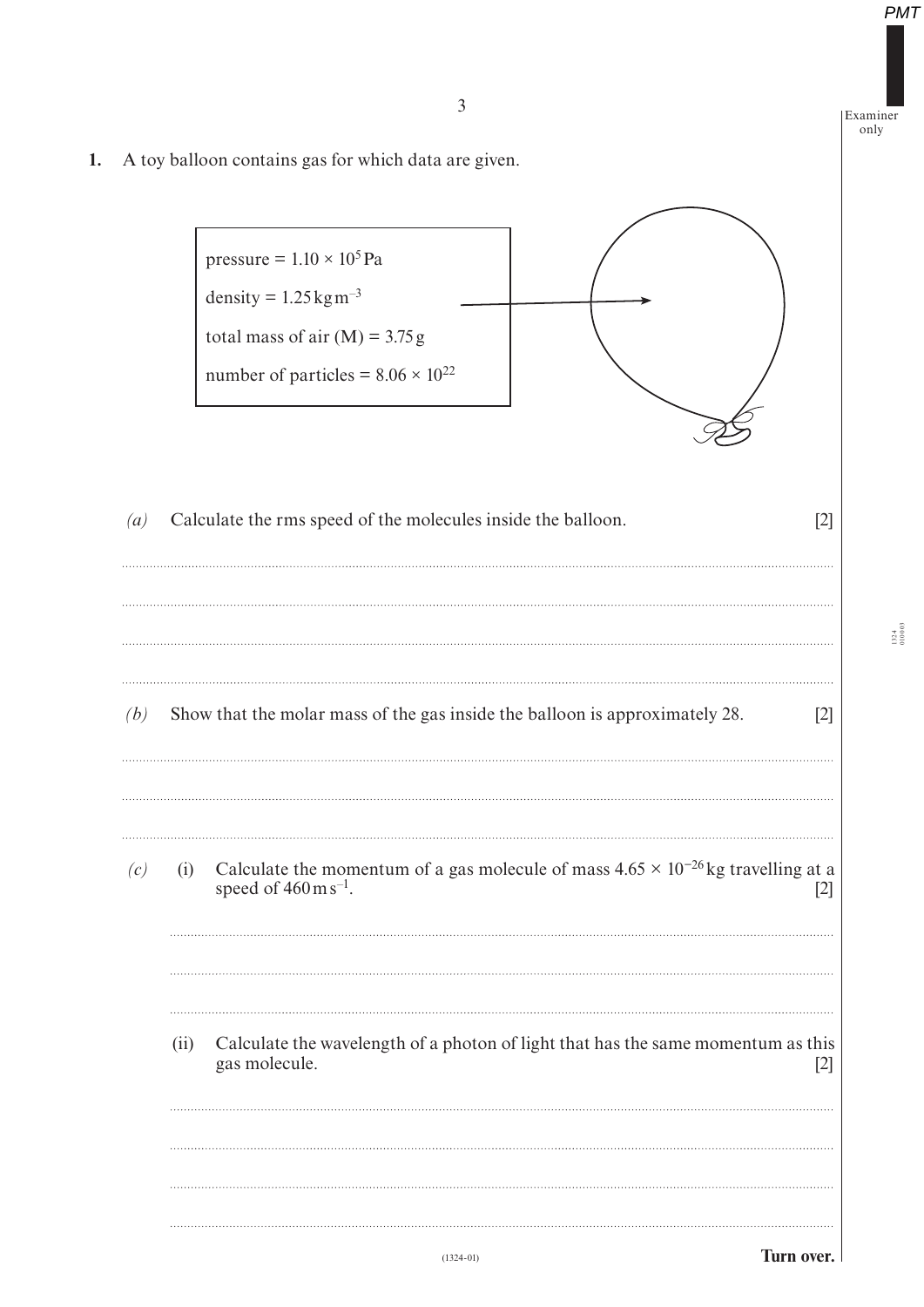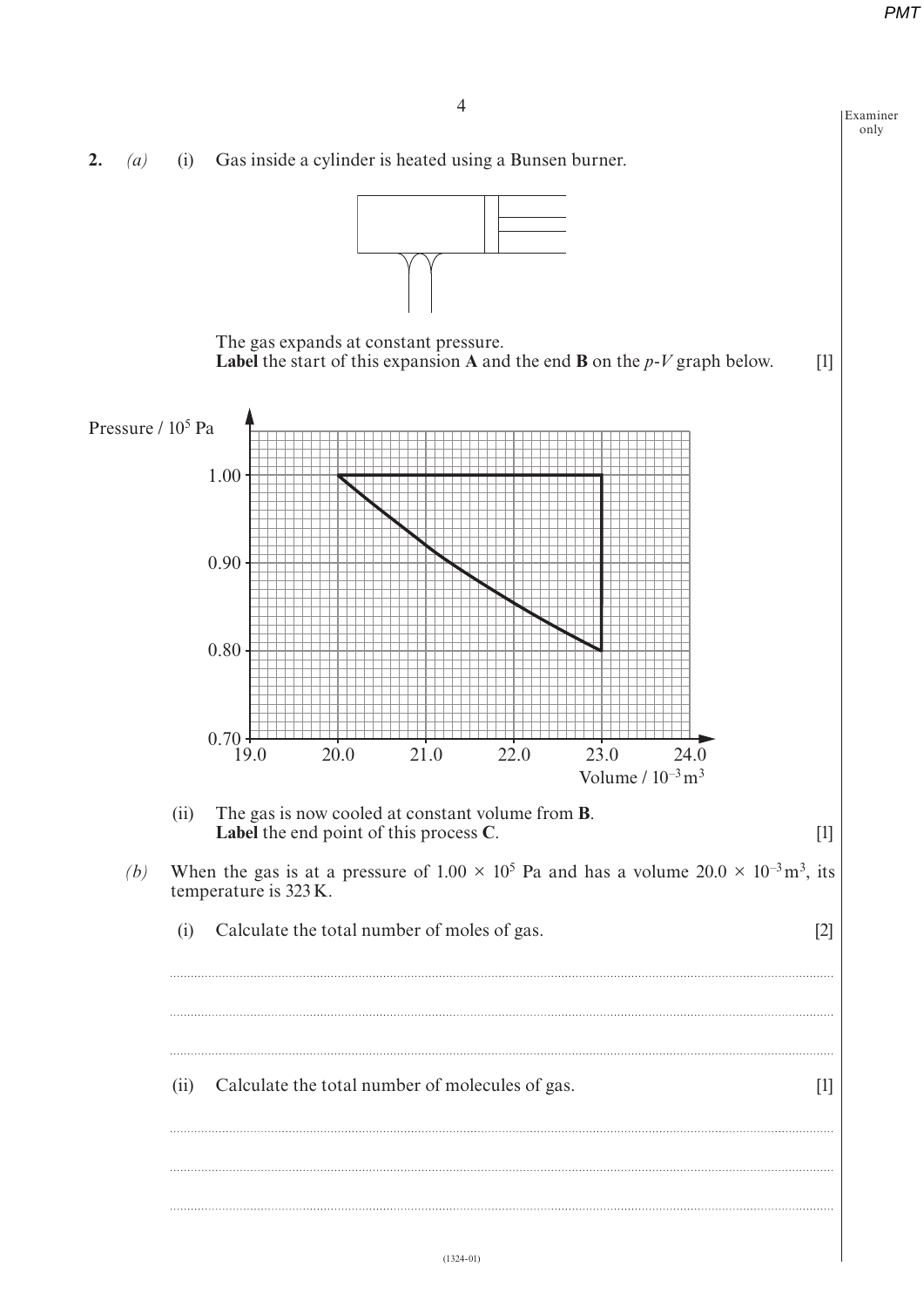5 Examiner (iii) Calculate the temperatures of the gas at **B** and **C**. [2] *(c)* For **BC**, the gas was cooled by pouring 0.125kg of cold water over the piston. The amount of heat that flowed out of the gas was 715 J. Calculate the increase in temperature of the cold water given that the specific heat capacity of water is  $4200 \text{ J kg}^{-1} \text{K}^{-1}$ . [2] cold water given that the specific heat capacity of water is 4200 J kg<sup>-1</sup>K<sup>-1</sup>. *(d)* Estimate the total work done by the gas for the whole cycle **ABCA**. [3] *(e)* Explain why your answer to *(d)* is also the heat flowing into the gas during the cycle **ABCA**. [2]

only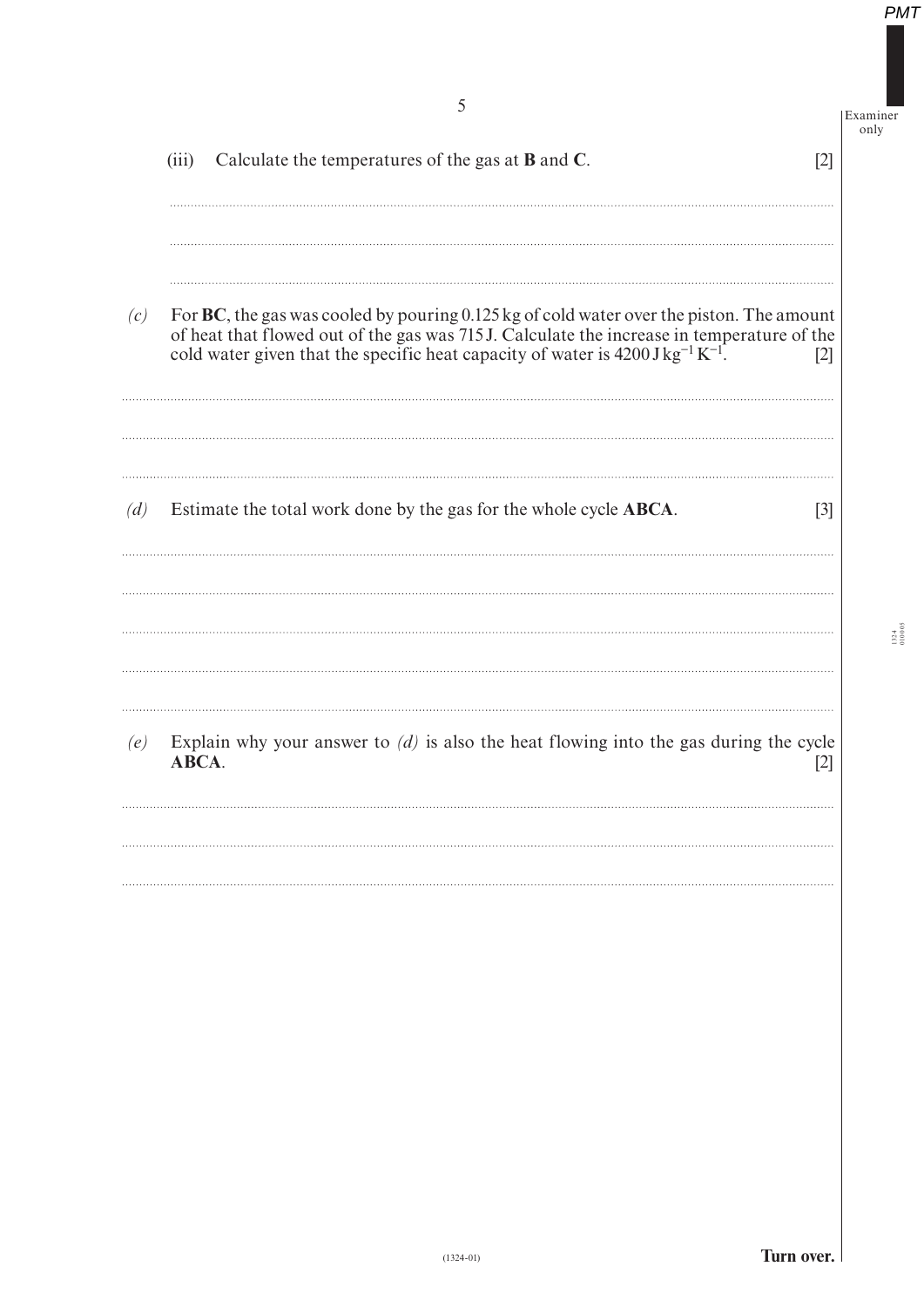only

6 Examiner **3.** A Rolls Royce jet engine operates by collecting air into the jet engine at a speed of 250 m s<sup>-1</sup> and ejecting it with an average speed of 290ms–1. air output at average speed of  $290 \,\mathrm{m}\,\mathrm{s}^{-1}$ air input at 250ms–1 radius  $= 1.80 \text{ m}$ *(a)* The radius of the jet engine is 1.80m as shown and the density of air entering it is 0.4 kgm<sup>-3</sup>. Show that the mass of air entering the jet engine per second is approximately 1 000 kg. [3]  $1\,000\,\text{kg}$ . [3] *(b)* Calculate the forward thrust produced by this jet engine. [2]  $\overline{\phantom{0}}$  $\overline{\circ\circ\circ\circ\circ}$  $\overline{\Omega}$  $0.000000$  $\cap$ *(c)* Explain how the principle of conservation of momentum applies to the air - aeroplane system when the aeroplane is travelling at a **constant** velocity of 250 m s<sup>-1</sup>. [2]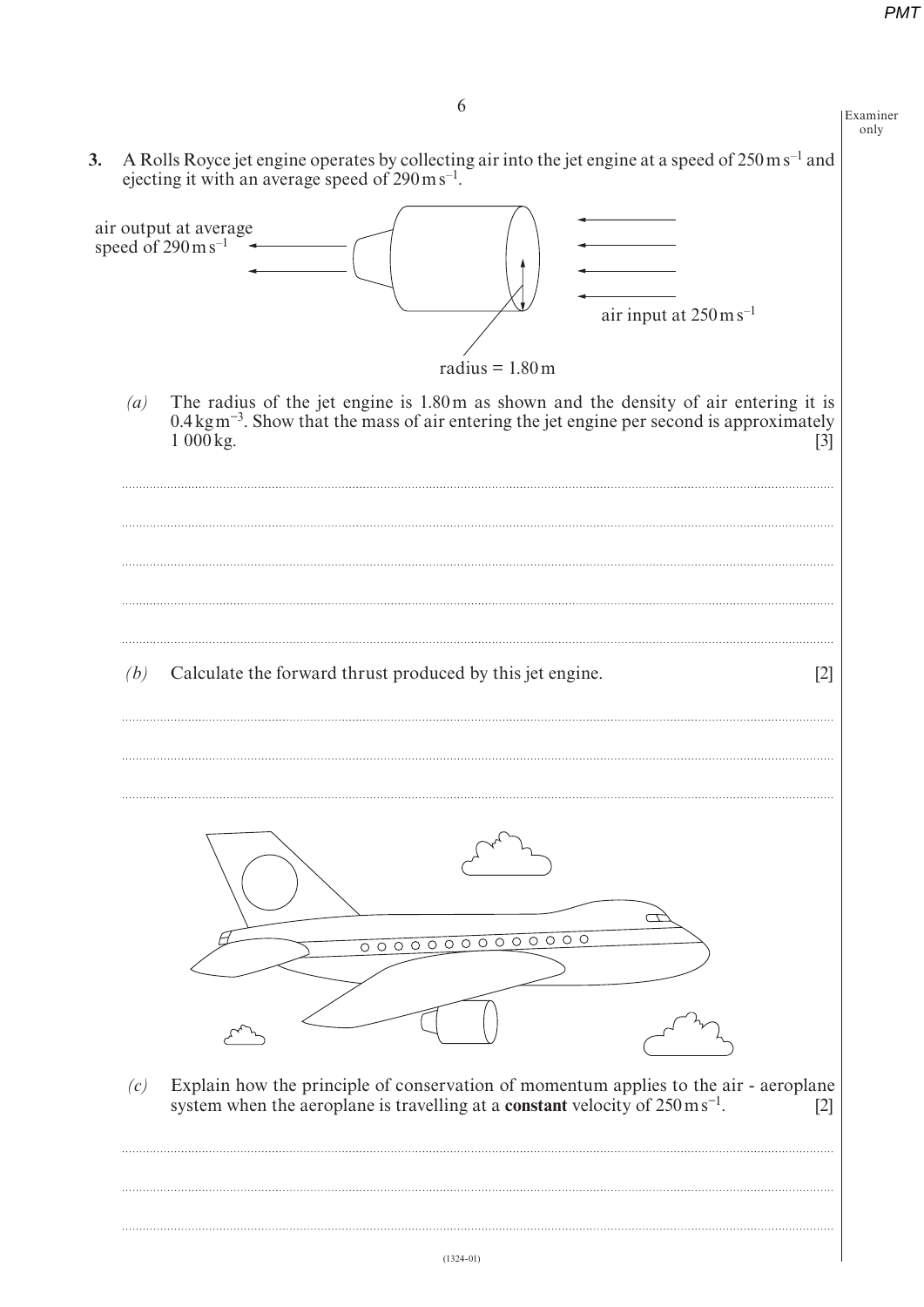7 Examiner only

*PMT*

1324 010007

- 
- **4.** The first step in deriving the relationship between the height of a satellite above the Earth's surface, *h*, and the period of its orbit around the Earth is to note that the centripetal force is provided by the gravitational force:

$$
\frac{Gm_1m_2}{r^2} = m_2\omega^2 r
$$

*(a)* Explain briefly the meaning of each term in the equation. [4] *m*<sup>1</sup> **.....................................................................................................................................................................................................**

*m*<sup>2</sup> **.....................................................................................................................................................................................................**

- *r* **.....................................................................................................................................................................................................** ω **.....................................................................................................................................................................................................**
- *(b)* Use the above equation to derive the relationship between the height, *h*, of a satellite above the Earth's surface and its orbital period,  $\overline{T}$ , [4]

$$
h + R_{\rm E} = \sqrt[3]{\frac{Gm_1T^2}{4\pi^2}}
$$

where  $R<sub>E</sub>$  is the radius of the Earth.

*(c)* The mass of the Earth is  $6.0 \times 10^{24}$  kg and its radius is  $6.4 \times 10^6$  m. Calculate the height of a geostationary satellite above the Earth's surface. [2] *(d)* The mass of the satellite is 850kg. Calculate the increase in its potential energy when it was initially moved from the Earth's surface to the geostationary orbit. [3]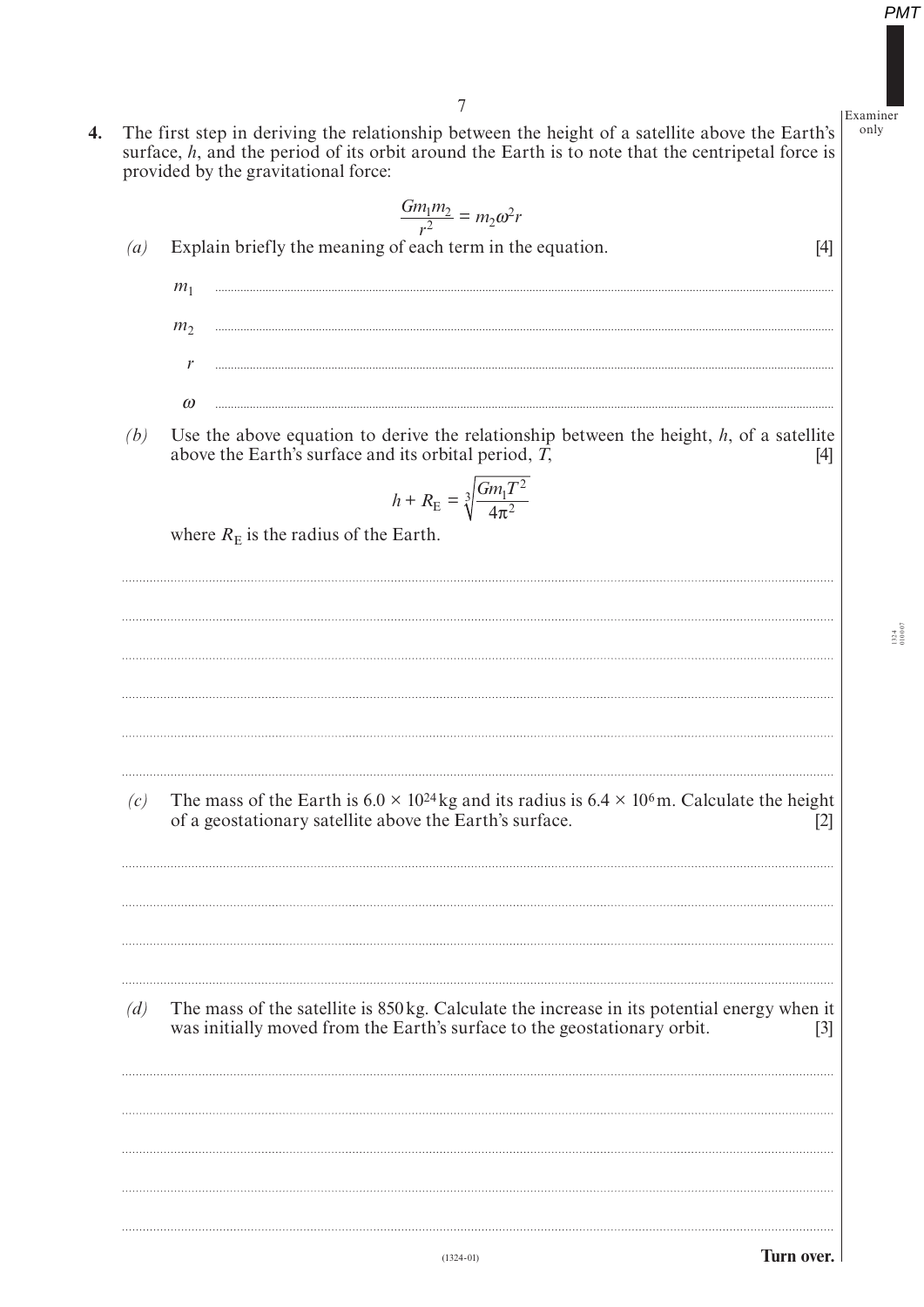Examiner only

**5.** The diagram shows an isolated positive charge  $(+57 \,\mu C)$ .

# $+57 \mu C$

- *(a)* Sketch and label electric field lines and equipotential surfaces for the positive charge. [3]
- *(b)* State **one** difference between this diagram and the equivalent diagram of the gravitational field due to a spherical mass. [1]
- *(c)* Calculate the magnitude of the electric field strength 15.8 cm from the centre of the  $+57 \mu$ C charge. [2]

- 
- *(d)* (i) Calculate the potential 15.8 cm from the centre of the  $+57 \mu$ C charge. [2]

- (ii) State the potential a large (infinite) distance away from the  $+57 \mu C$  charge. [1]
- *(e)* A 2.45µC point charge is placed 15.8 cm away from the +57µC charge and then released. Use your answers to *(d)* to calculate the final kinetic energy of the point charge when it has travelled a large distance away from the  $+57 \mu C$  charge. [3]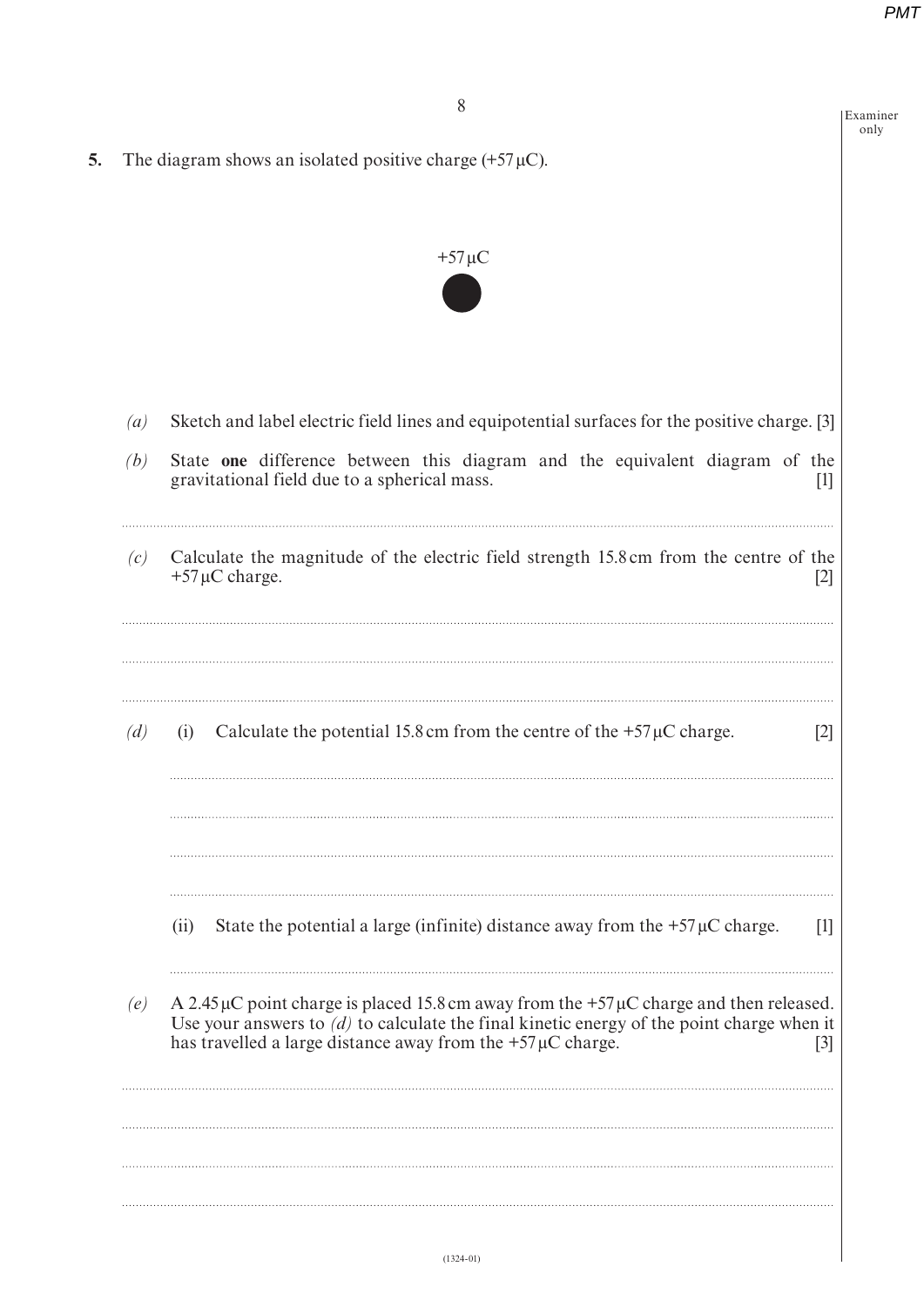# **BLANK PAGE**

9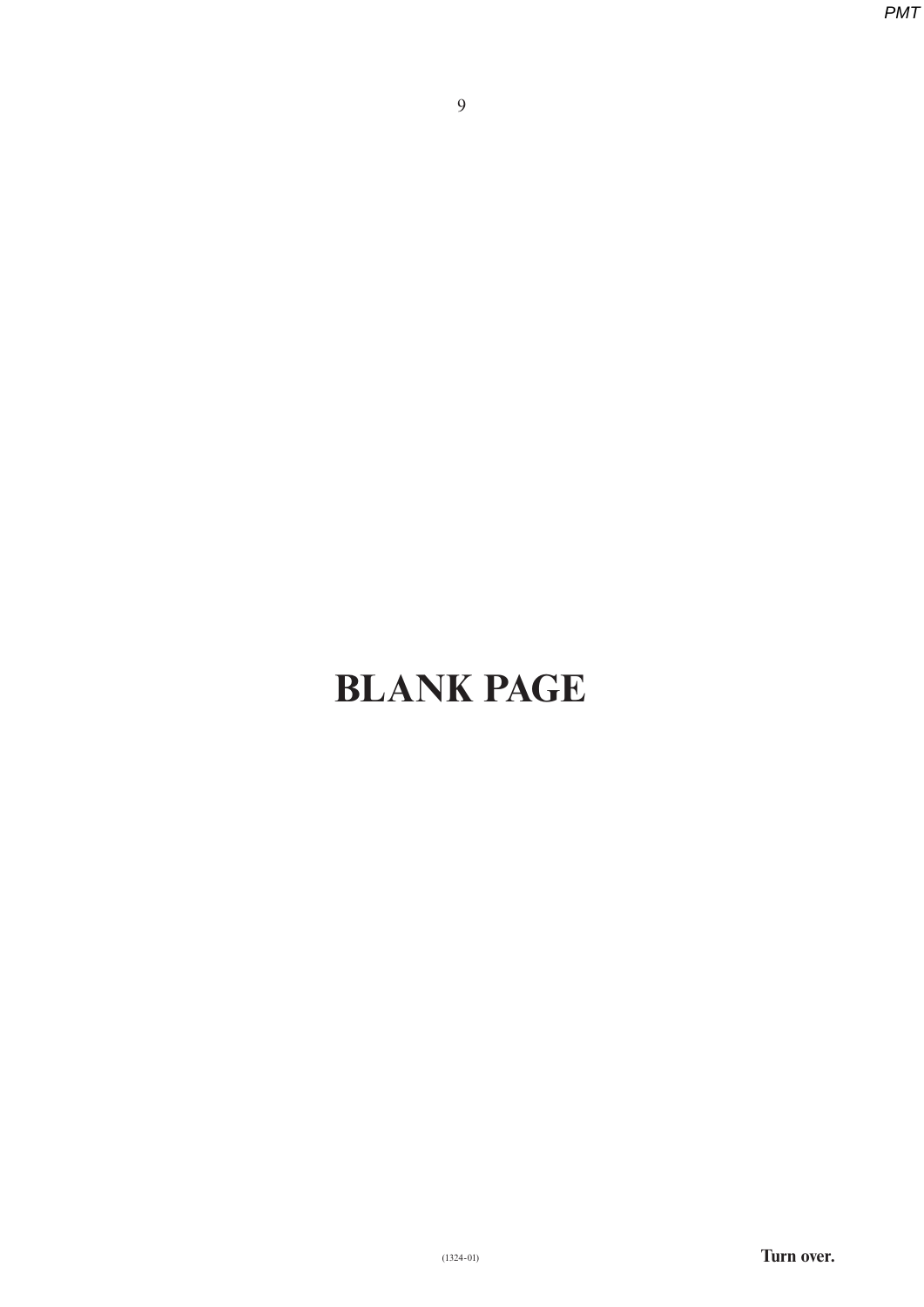Examiner only

**6.** A poorly-designed bridge oscillates up and down at its natural period of 0.81 s.

| $\left( a\right)$ | Calculate the natural frequency of oscillation.                                                                                                                      | $[2]$ |
|-------------------|----------------------------------------------------------------------------------------------------------------------------------------------------------------------|-------|
| (b)               | Show that the angular velocity of the oscillations is approximately 7.8 rad $s^{-1}$ .                                                                               | $[2]$ |
| (c)               | When people walk across this bridge, oscillations of large amplitude occur. Explain the cause of the large-amplitude oscillations and the possible consequences. [3] |       |
|                   |                                                                                                                                                                      |       |
|                   |                                                                                                                                                                      |       |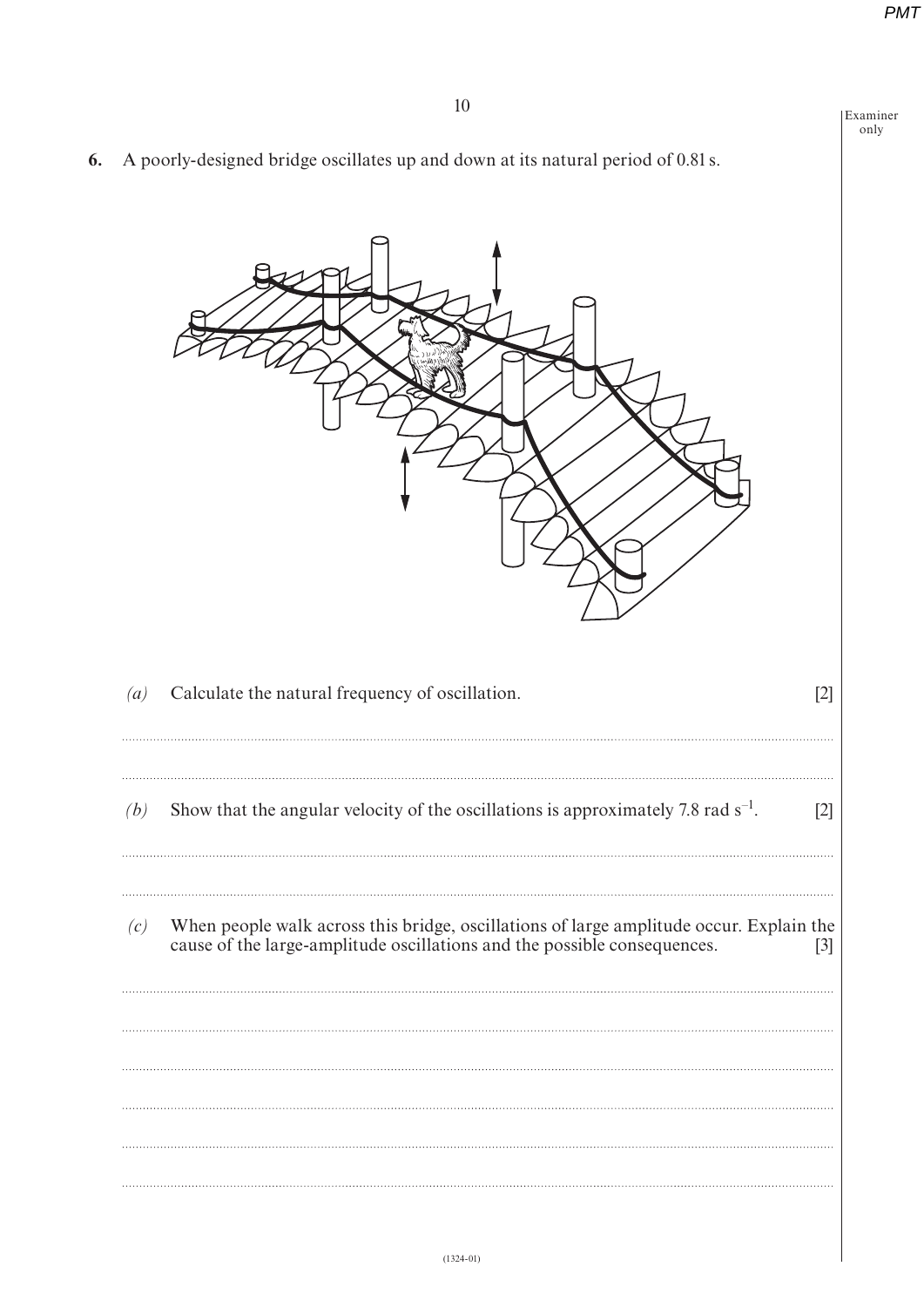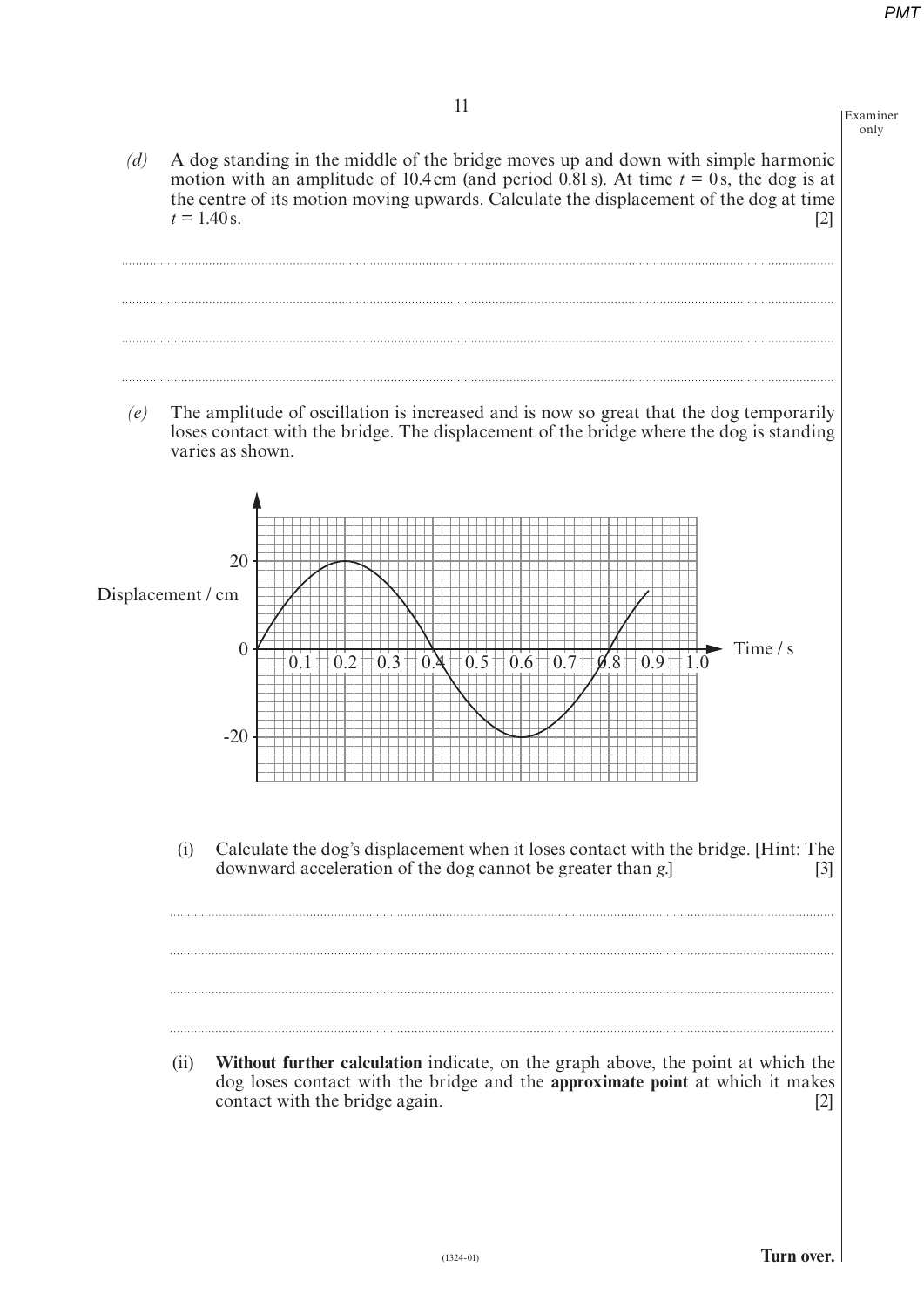Examiner only

**7.** Light from a distant star arrives at the Earth. The star and a planet are revolving about the centre of mass of the star-planet system (see diagram). star planet  $\bigcirc$ 

centre of mass

A scientist analyses the light and draws the following graph of results.

light rays travelling towards Earth